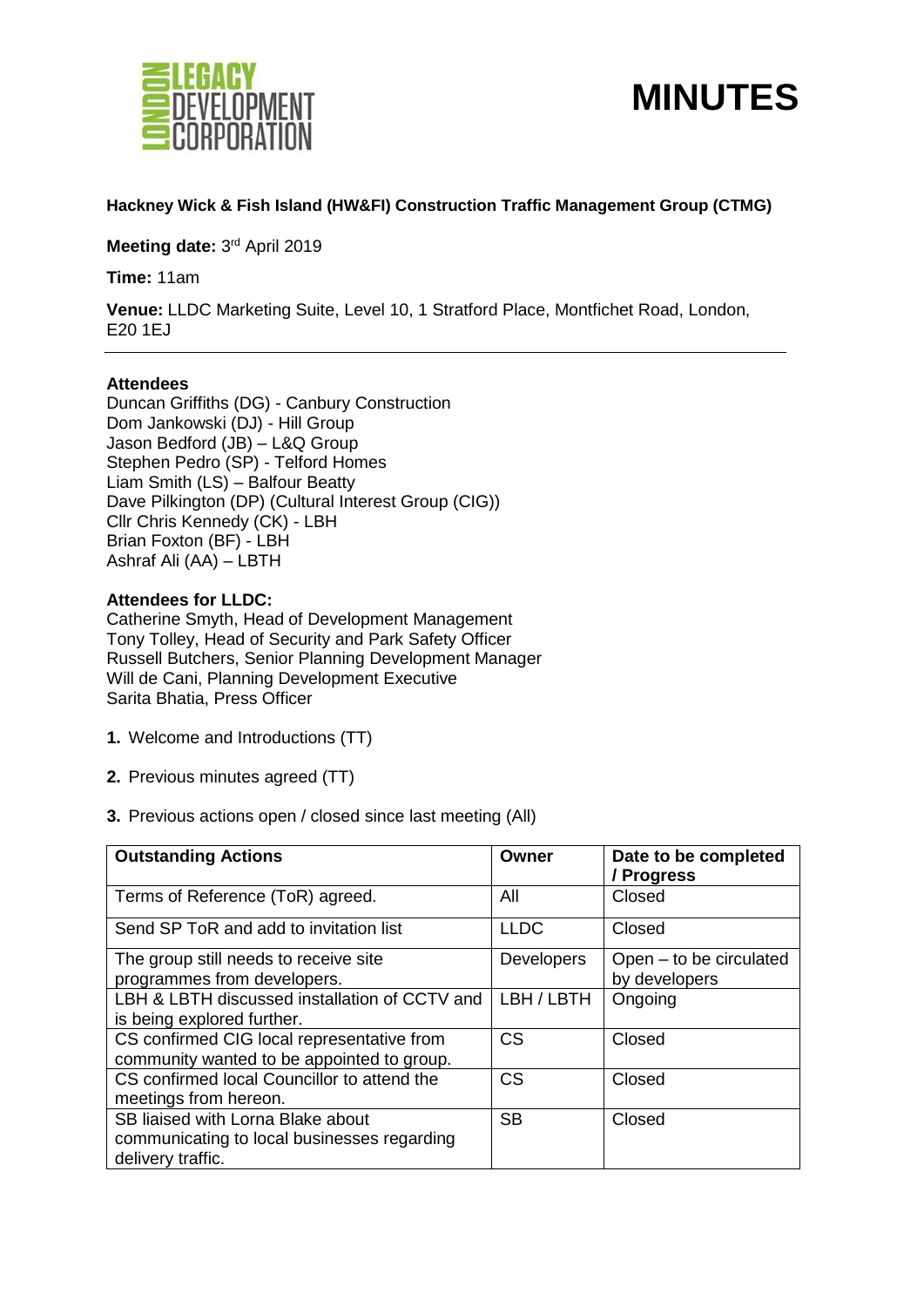## **4. Discussion on development sites (All)**

#### *Telford Homes – Wallis Road*

- RB confirmed two-week testing phase of works and if successful, Telford will continue on site. The two-week testing period to overlap with Easter school holiday period to reduce conflict.
- BF confirmed LBH will be monitoring situation on site.
- CK concerned of week 3 once school term time re-commences and potential continuation of works.
- SP confirmed up to 20 lorries per day during muck-away stage.
- SP confirmed traffic marshal/s are on-site to manage construction traffic entering and exiting site.
- SP willing to finance but not implement crossing warden across Wallis Road / Berkshire Road.
- RB & CK confirmed temporary zebra crossing option had been explored and is considered not suitable for this location / context.
- DG (Canbury) confirmed they would be open to exploring option of a crossing warden further but in partnership with Telford.
- SB requested conversations between Telford and Canbury top explore options of improving crossing.

## *Hill Group – Monier Road*

- DJ confirmed area of pedestrian footpath taken up by hoardings is to be reduced and handed back to LBTH.
- TT confirmed TfL (Michael Barratt) to speak to Telford Homes and Hill Group about how better areas around construction sites could be used, including shared spaces, cycling & pedestrian thoroughfares.
- TT confirmed TfL to present at next meeting.

## *L&Q – Dace Road*

- JB confirmed sales block has been handed over and re-located and opened to interface with Ironworks which should tidy up presentation of site.
- JB confirmed this should also allow gate entrance to be pushed back 6m into site which will further setback and reduce immediate interface.
- JB confirmed Virgin have been active around their site and causing disruption and thus complaints from Ironworks.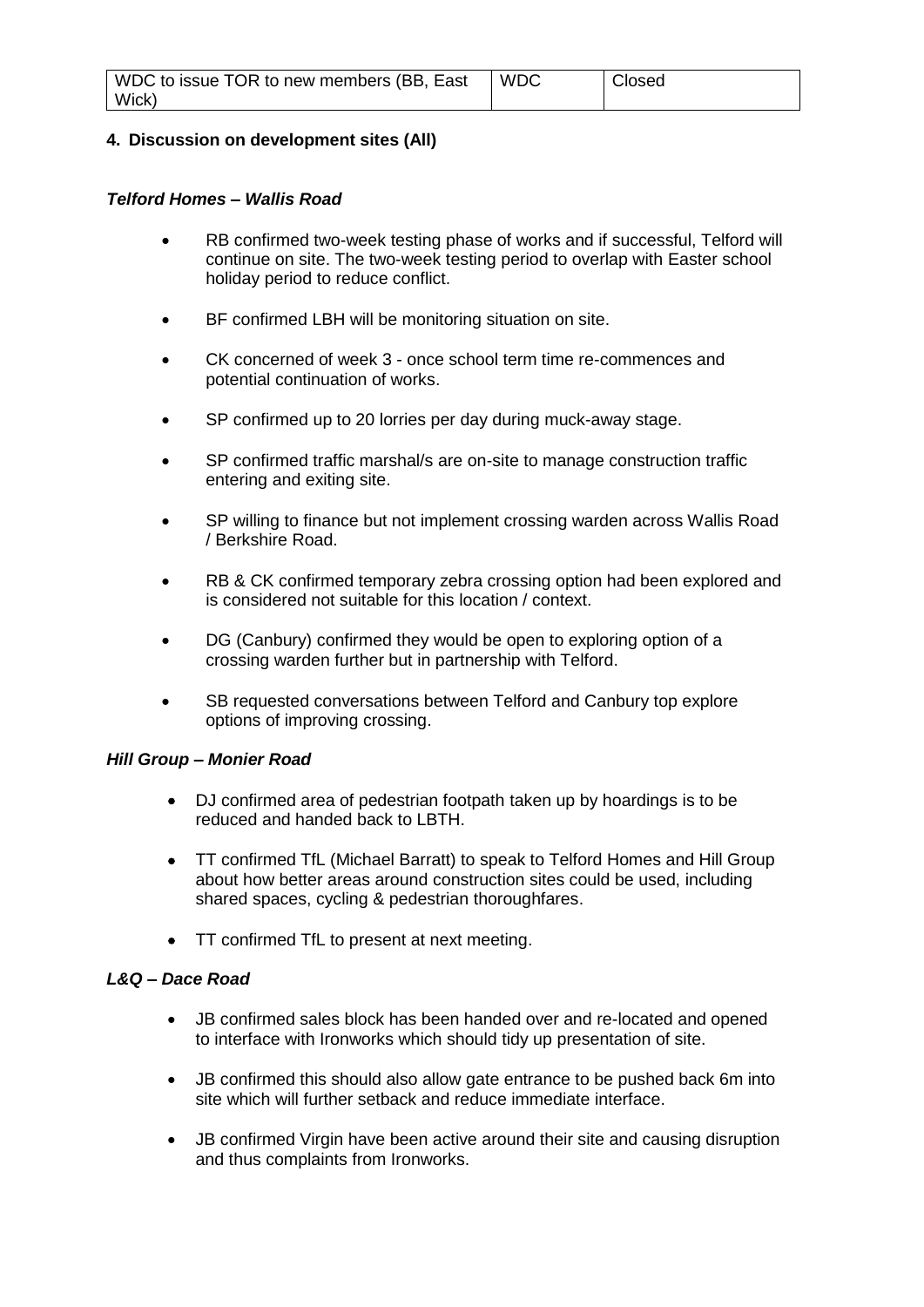- JB has pending dates for servicing to be installed.
- JB exploring option of extending Bream Street closure for another 3 months over June/July/August.

# *Balfour Beatty – H10, H15 & H16 Bridges*

- LS confirmed Pedestrian access bridge (H10) to open end of this month 29 April
- LS confirmed H14 to start works and will require closure of Loop Road for a weekend and divert down north/south highway.
- LS & BB to communicate road closures in advance (around loop road & north/south highway)
- Parking closure on Stour Road to support drainage works for new H14 bridge (adjacent to Forman's site)
- BB, JB and Engie to work with LBTH about closure of Stour Road and a coordinated approach.
- SB confirmed LLDC meeting with BB to communicate H14 bridge works and programme has been arranged.

#### *Canbury Construction – Berkshire Road & Wallis Road*

- DG confirmed that there are no major works due to commence in the immediate future (as of this meeting date).
- Demolition works nearing completion and piling / remediation works currently subject to planning permission.
- SB requested webpage to be setup by Canbury Construction and open within next few days to communicate next steps / further works.

## *Other*

- TT suggested weekly update from key contractors on current works / movements and works upcoming to be communicated (through CIG for example). Include details such as:
	- o Services
	- o Road closures
	- o Parking
	- o Deliveries
	- o Cranes / large disruptive vehicles
	- o Large/bulk deliveries
	- o Breaking ground on site
- BB & LBTH to communicate with developers re. upcoming closures.
- SB outlined LLDC approach to communication of all ongoing works / closures and growing importance / pressure locally.